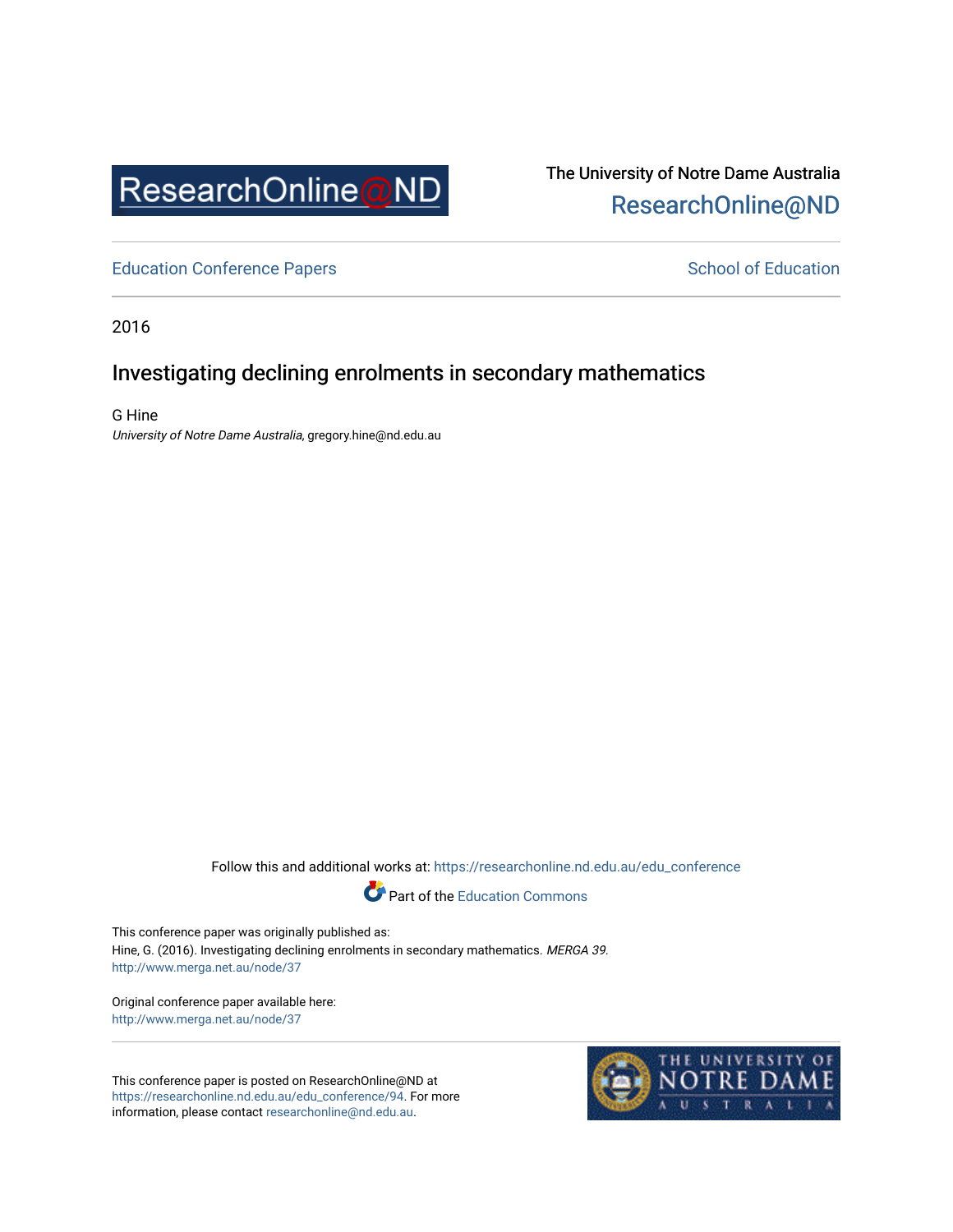# Investigating Declining Enrolments in Secondary Mathematics

Gregory Hine *University of Notre Dame Australia* <gregory.hine@nd.edu.au>

*This research paper examines the perspective of the Heads of Learning Area: Mathematics (HOLAMs) within all Western Australian secondary schools as to why they felt capable students were not enrolling in the two higher-level mathematics courses of study. All HOLAMs were invited to participate in a single, anonymous online survey comprising predominantly qualitative items. Key findings indicate perceptions of student awareness that two mathematics courses are not needed for university entrance, there are other viable and less rigorous courses of study available, and students can maximise their Australian Tertiary Admissions Ranking (ATAR) score without completing these mathematics courses.*

A recent nationwide report has revealed that over the past two decades, Australian secondary schools have experienced a steady decline of students enrolling in higher-level mathematics courses (Kennedy, Lyons, & Quinn, 2014). Previous reports have noted a similar decline in enrolments in advanced and intermediate levels of secondary mathematics (Barrington, 2006; Forgasz, 2005) and tertiary mathematics (Brown, 2009; Office of the Chief Scientist, 2012). Moreover, Ainley, Kos and Nicholas (2008) discovered that from 2004 to 2007 – and after remaining consistent from 1994 to 2003 – enrolments in the highest mathematics courses in both New South Wales and Victoria had decreased respectively (22.5% to 19%; 12.5% to 9.8%). Commentators have also outlined how declining enrolments at a secondary school level are accompanied by increasing numbers of students opting for lower levels of study in mathematics and the 'softer' sciences (Dow & Harrington, 2013; Kennedy et al., 2014). Findings from the *Maths? Why Not?* research project (DEEWR, 2008) indicated key influences why Australian students enrol in higher-level mathematics courses. These findings were presented as school influences, sources of advice influences, and individual influences (DEEWR, 2008). Although this research outlined reasons why certain secondary students enrol in higher-level mathematics courses, no reasons were offered as to why other capable students do not enrol in these courses. In a similar vein, research findings from the past decade have only pointed to declining enrolments in higherlevel mathematics, without investigating the reasons for this trend. Additionally, there is no research available that seeks to explain the declining student enrolments in a Western Australian context.

## Research Aims and Significance

The purpose of this project is to investigate the perceptions of Heads of Learning Area: Mathematics (HOLAMs) in Western Australian secondary schools regarding declining student enrolments in higher-level mathematics courses. HOLAMs were purposively selected as participants suitably qualified to respond to the types of questions asked which required both experience as mathematics educators and knowledge of enrolment trends within their schools and the larger educational system. For instance, within secondary schools HOLAMs are those personnel privy to conversations (with students, parents, colleagues) and decisions regarding Year 11 and Year 12 course enrolments. In Year 12, the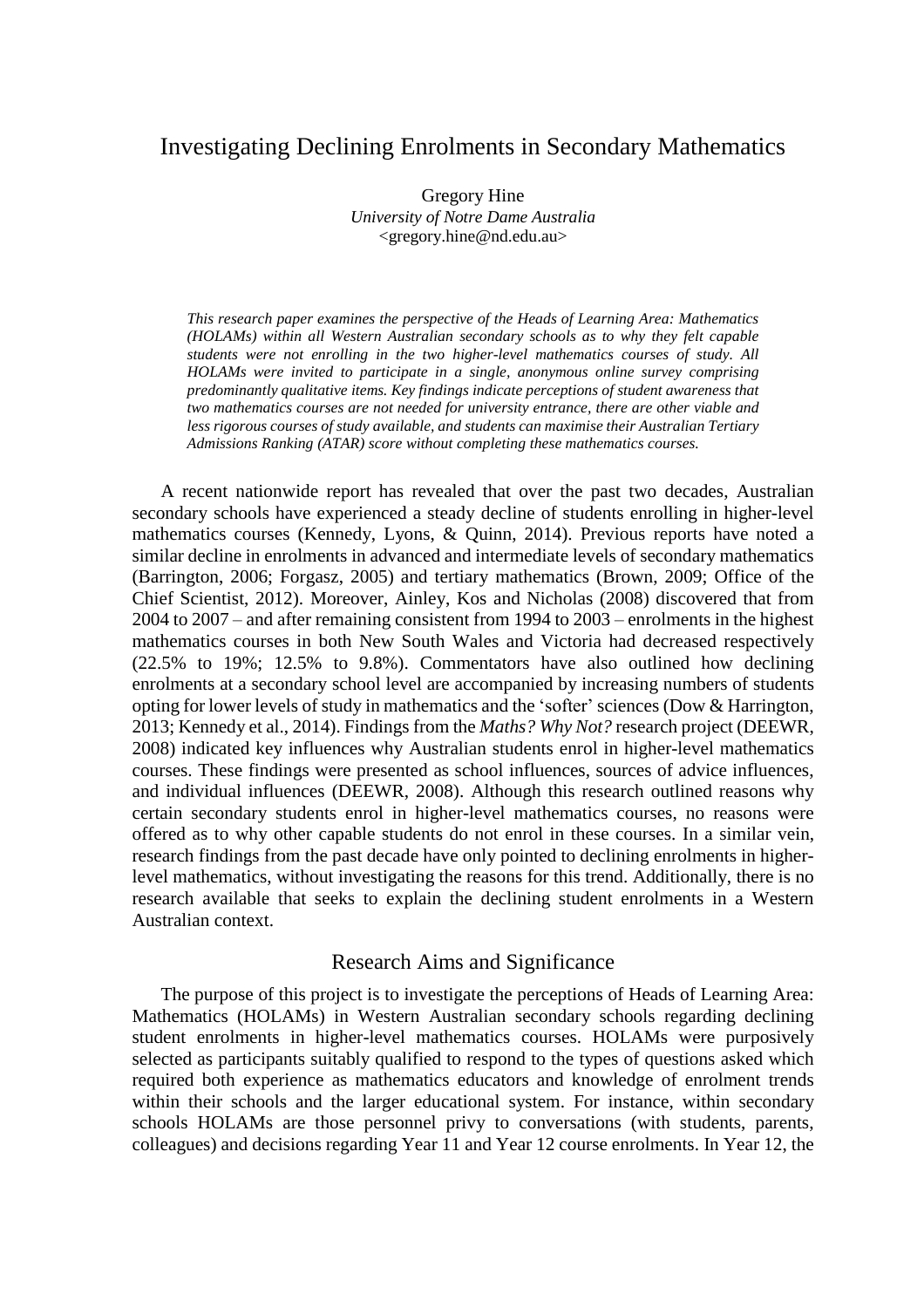two higher-level mathematics courses which can be studied concurrently are 3C3D Mathematics (3C3D MAT) and 3C3D Specialist Mathematics (3C3D MAS). By agreeing to participate in the research, HOLAMs help provide a deeper and richer understanding of the factors influencing secondary student enrolments in higher-level mathematics. The significance of this study rests upon the belief that higher-level mathematics courses are valuable courses for students to enrol in. According to Sullivan (2011, p. 3) there is broad consensus "among policy makers, curriculum planners, school administrations and business and industry leaders that mathematics is an important element of the school curriculum". Furthermore, within an Australian context Science, Technology, Engineering and Mathematics (STEM) and STEM-related careers are frequently heralded as critical to economic growth and global competitiveness (DEEWR, 2008; Office of the Chief Scientist, 2014). It is argued that for students to succeed in STEM and other disciplines at university (e.g pharmacy, economics) an appropriate level of mathematics is undertaken in the senior years of secondary school (Nicholas et al., 2015). It is hoped that findings from this research project may be of particular interest to mathematics educators within the three education sectors in Western Australia, namely: Government, Catholic and Independent sectors. The overarching guiding question to be explored is: What are the factors that contribute to HOLAMs perceptions of the declining student enrolments in higher-level mathematics courses in Western Australian secondary schools? This research is a predominantly qualitative study designed to give a snapshot (Rose, 1991, p. 194) of the HOLAMs' perceptions regarding this phenomenon.

## Methodology

#### *Method*

This study was interpretive in nature, and relied predominantly on qualitative research methods to gather and analyse data about how HOLAMs perceived capable students not enrolling in two higher-level mathematics courses (i.e. both 3C3D MAT and 3C3D MAS). For this study these two higher-level mathematics courses will be referred to as *the two maths*. Participants registered perceptions through the completion of a single anonymous, online survey comprising one closed and two open qualitative questions, and ten five-point, Likert scale items. The closed question asked whether participants felt the number of students taking the two maths had increased, decreased, or remained constant. The Likert scale items required participants to indicate (across 10 items) the extent to which they felt capable students do not choose to study the two maths  $(1 =$  Strongly Disagree,  $2 =$  Disagree,  $3$  = Undecided,  $4$  = Agree,  $5$  = Strongly Agree). The two open-ended questions asked participants to (i) elaborate on their responses to the Likert scale items, and (ii) to make any further comments regarding students' reasons not to study the two maths. Additional demographic information of participants was obtained through a series of closed questions regarding gender, number of years teaching mathematics, school size (by student enrolment), type of school (e.g. secondary 7-12), gender composition of school (e.g. co-educational), and location of school (metropolitan, regional).

#### *Participants*

In Western Australia there are 168 secondary schools (36 Catholic, 52 Independent, 80 Government) offering higher-level, Australian Tertiary Admissions Ranking (ATAR) mathematics courses to Year 11 and 12 students. The ATAR is a percentile score which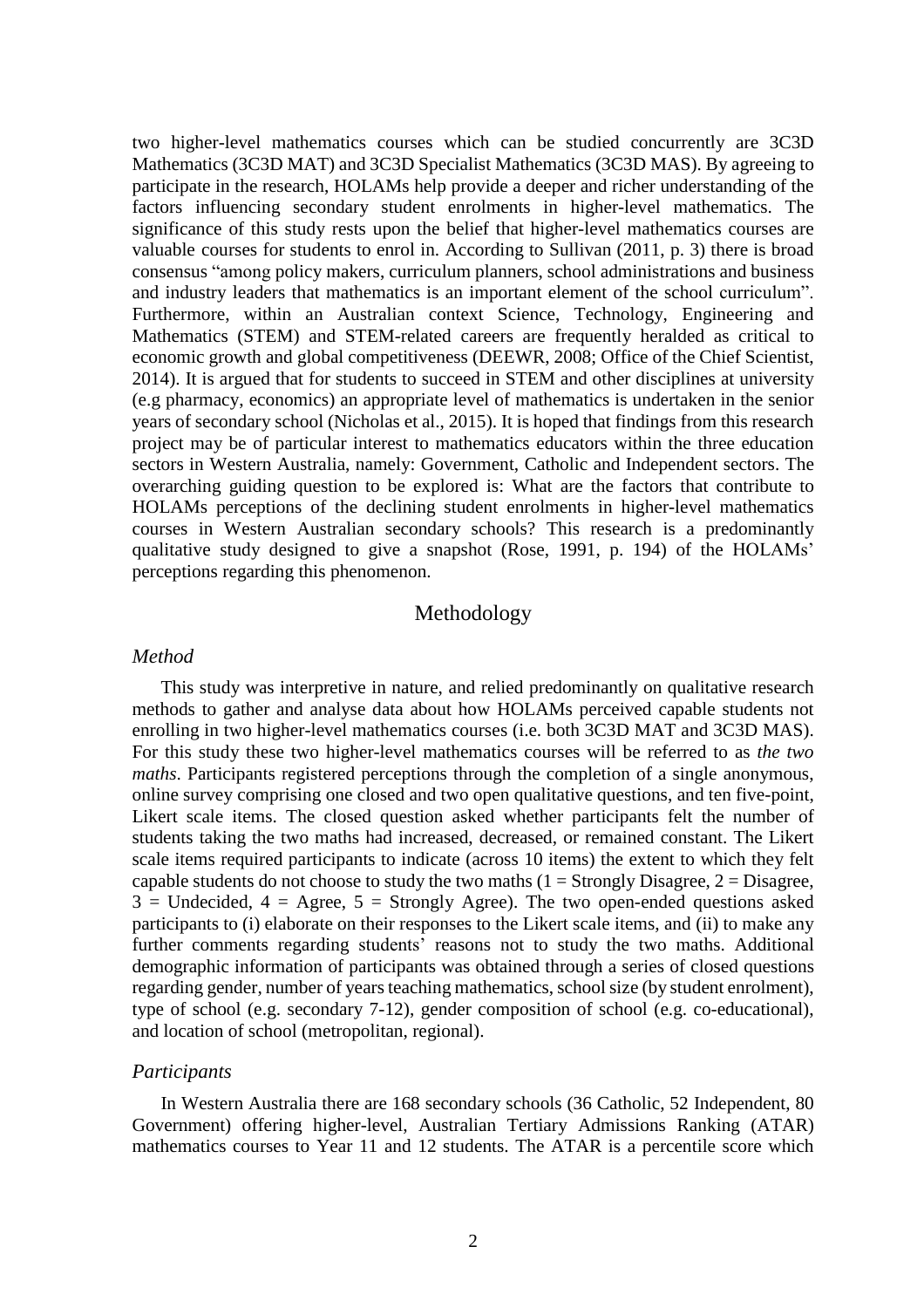denotes a student's academic ranking relative to his or her peers upon completion of secondary education. The HOLAMs of these purposively sampled schools were invited to participate in the research, and a total of 50 HOLAMs gave their consent to participate (23 Catholic, 10 Independent, 17 Government). The demographic information of the 50 participants is tabulated in Tables 1 and 2.

#### *Data Analysis*

Qualitative data from the 50 completed surveys were explored using a content analysis process. According to Berg (2007, p. 303), content analysis is "a careful, detailed systematic examination and interpretation of a particular body of material in an effort to identify patterns, themes, biases and meaning". After the two open-ended questions had been examined for themes, patterns and shared perspectives, the researcher analysed the data according to a framework offered by Miles and Huberman (1994) which comprises the steps: data collection, data reduction, data display, and conclusion drawing/verification. The themes drawn from the qualitative data are displayed in Table 5. For responses to the Likert scale items, descriptive statistics (mean, standard deviation) were used to analyse collected data.

#### Table 1

|  | Summary of Participants' Demographic Data (By System & Gender) |  |  |
|--|----------------------------------------------------------------|--|--|
|  |                                                                |  |  |

| System      | Descriptor                       | Male | Female         |
|-------------|----------------------------------|------|----------------|
| Catholic    | Number of teachers               | 14   | 9              |
|             | Mean teaching experience (years) | 25.8 | 20.2           |
|             | Mean school size (students)      | 1070 | 1084           |
| Independent | Number of teachers               | 8    | $\overline{2}$ |
|             | Mean teaching experience (years) | 22.6 | 23             |
|             | Mean school size (students)      | 856  | 650            |
| Government  | Number of teachers               | 10   | 7              |
|             | Mean teaching experience (years) | 25.6 | 20.4           |
|             | Mean school size (students)      | 859  | 1040           |

### Table 2

*Summary of Participants' Demographic Data (By System & Location)*

| System      | School Type & Composition | Metropolitan | Regional |
|-------------|---------------------------|--------------|----------|
| Catholic    | Composite                 | 3            | U        |
|             | Secondary                 | 18           |          |
|             | Coeducational             | 17           |          |
|             | Single Sex                | 4            | U        |
| Independent | Composite                 | 3            |          |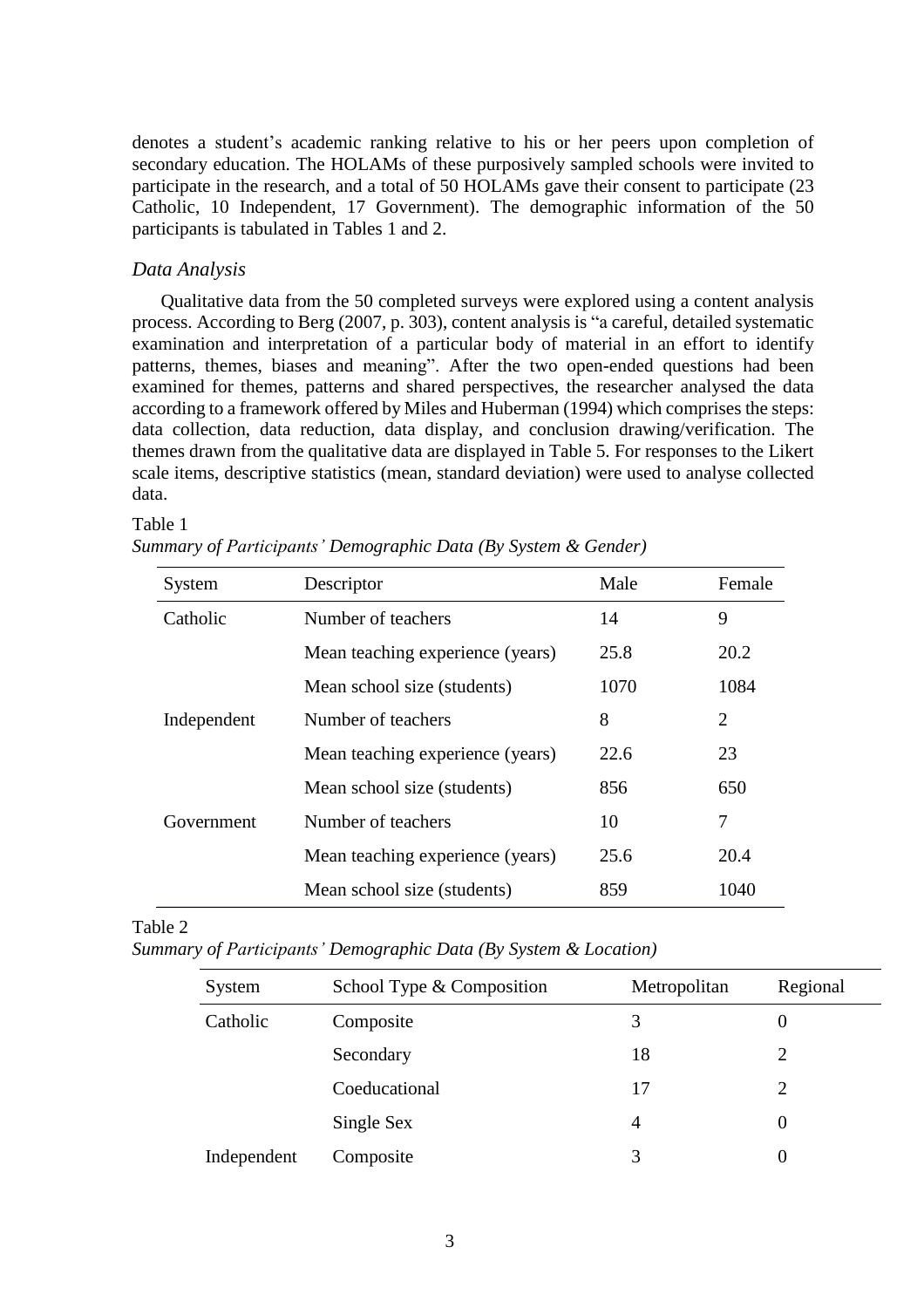|            | Secondary     | 4           |  |
|------------|---------------|-------------|--|
|            | Coeducational | π           |  |
|            | Single Sex    | $\mathbf 3$ |  |
| Government | Coeducational | π           |  |

*Note:* In Western Australia all Government schools are coeducational institutions.

# Presentation of Findings

In response to the closed question, 49 of 50 HOLAMs indicated that student enrolments had either remained constant (22) or decreased (27). One HOLAM felt that student enrolments had increased. These responses are summarised in Table 3.

Table 3 *HOLAMs' Perceptions on Student Enrolment Trends*

| System      |  | Increased Decreased Remained Constant |
|-------------|--|---------------------------------------|
| Catholic    |  |                                       |
| Independent |  |                                       |
| Government  |  | n                                     |

For the Likert scale items, the means  $(\bar{x})$  and standard deviations  $(\sigma)$  of HOLAMs' responses according to system have been included in Table 4. Within this table, a higher mean represents stronger agreement, while a lower mean represents stronger disagreement. Key themes generated from an analysis of the extended answer responses are displayed in Table 5, with the numbers indicating how many HOLAMs from each system proffered that response.

#### Table 4

*Responses to Likert scale Question Items*

| Item                                 |      | $\bar{x}(C) \sigma(C)$ | $\bar{x}$ (I) | $\sigma$ (I) | $\bar{x}$ (G) | $\sigma(G)$ |
|--------------------------------------|------|------------------------|---------------|--------------|---------------|-------------|
| Dissatisfaction with mathematics     | 2.22 | 1.06                   | 2.00          | 0.63         | 2.35          | 1.33        |
| Not needed for university entrance   | 4.09 | 1.26                   | 4.50          | 0.50         | 4.06          | 1.11        |
| Maximise ATAR without 2 maths        | 3.78 | 0.98                   | 4.30          | 0.64         | 4.24          | 0.94        |
| Other courses more viable/attractive | 3.22 | 1.10                   | 4.10          | 0.70         | 4.00          | 0.84        |
| Gender-related issues                | 2.17 | 1.23                   | 2.60          | 0.92         | 2.53          | 1.19        |
| Timetabling constraints              | 2.61 | 1.34                   | 2.00          | 1.00         | 3.00          | 1.64        |
| Compulsory subject selections        | 3.43 | 1.50                   | 2.00          | 1.10         | 2.41          | 1.24        |
| Not offered at our school            | 1.48 | 1.17                   | 1.50          | 0.81         | 2.29          | 1.40        |
| Lack of qualified staff              | 1.65 | 1.24                   | 1.90          | 1.14         | 1.94          | 1.16        |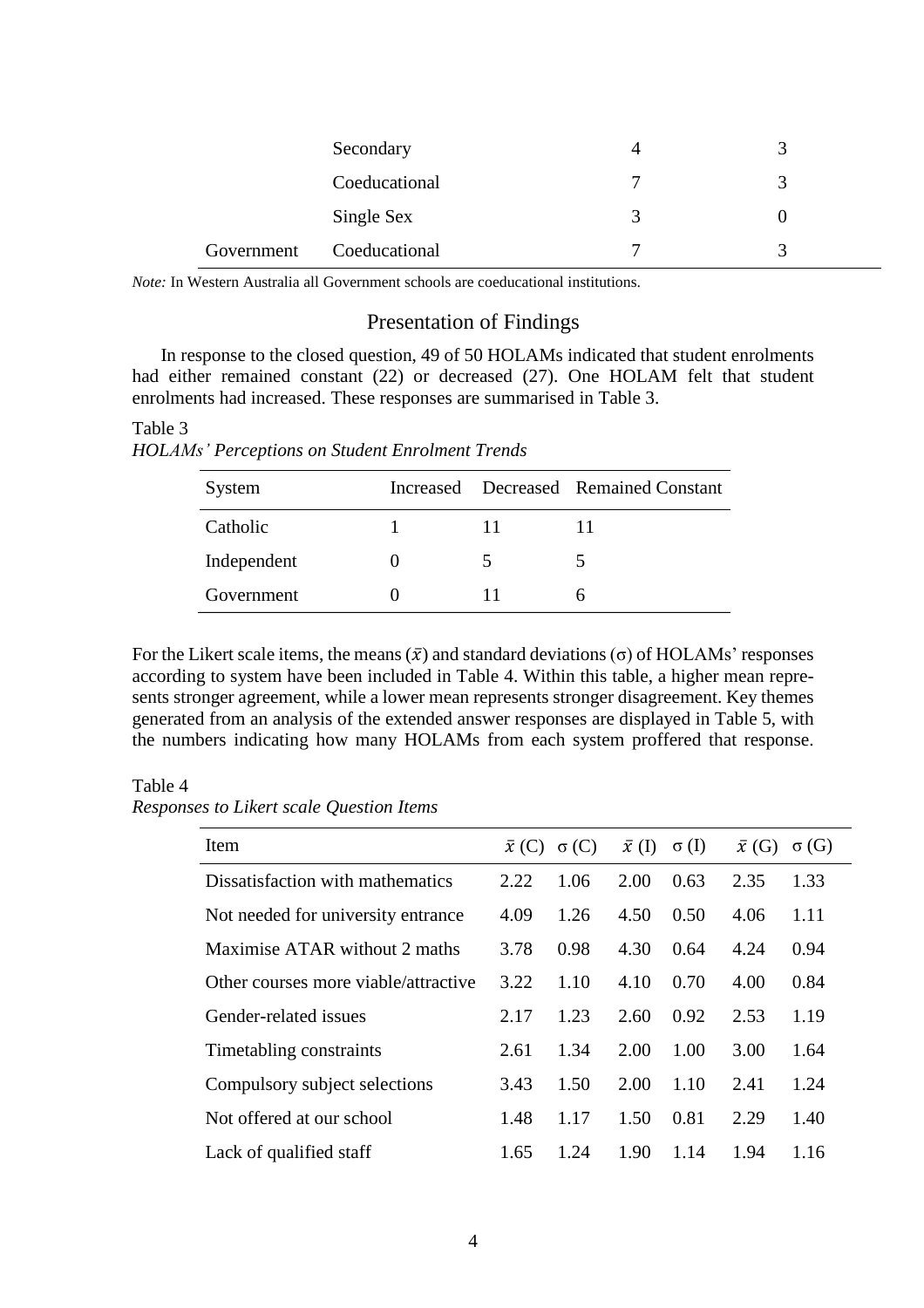|  |  | 3.09 1.21 3.70 0.87 3.82 1.20 |  |
|--|--|-------------------------------|--|
|  |  |                               |  |

*Note:*  $C =$  Catholic,  $I =$  Independent,  $G =$  Government.

Scaling issues

The means for Likert scale responses highlighted similar perceptions for HOLAMs working in Catholic, Independent and Government schools. For instance, the four items 'Not needed for university entrance', 'Maximise ATAR without 2 maths enrolment', 'Compulsory subject selections' and 'Other courses more viable/attractive' consistently scored the highest means across each system. Equally, the items 'Lack of qualified staff' and 'Not offered at our school' consistently received the lowest means. In addition, the most commonly proffered qualitative responses indicate that the two maths are not needed for university entrance, capable students elect to take more attractive or more viable courses, and students' preference to maximise an ATAR without enrolling in the two maths. These qualitative responses will now be explored.

## Table 5 *Summary of Extended Answer Questions*

| Key Themes                                        |    | Catholic Independent Government |    |
|---------------------------------------------------|----|---------------------------------|----|
| Not required for university entrance              | 10 | 5                               | 10 |
| Less rigorous/more viable courses to take instead | 9  | 5                               | 9  |
| Maximise ATAR without 2 maths enrolment           | 9  | 6                               |    |
| Not needed for students' careers                  | 4  | 5                               | 11 |
| Scaling does not incentivise higher maths         |    | 6                               | 4  |
| Timetabling and budgetary constraints             | 4  | 3                               |    |
| Compulsory courses hinder 2 maths enrolment       | 9  | $\theta$                        |    |

## *Not Required for University Entrance*

Half of the participants asserted that the chief reason capable students do not enrol in the two maths is because these courses of study are not required for university entrance. One Government school HOLAM illustrated this claim, stating "It seems that pre-requisites for study in some tertiary courses have been lowered over the years, and kids are asking themselves 'Why bother with the harder mathematics, when I can get in with the easier courses?'" From the Independent system, another HOLAM claimed

The universities have not set pre-requisites for their courses and have relied on the bridging courses so [students] have adopted the attitude that they would do subjects they would enjoy, maximise their ATAR and then look at what is needed at university.

In a similar vein to this participant, another Government school HOLAM attributed declining mathematics enrolments directly to universities, who, made "the decision to abandon university course pre-requisites and focus only on an ATAR score to enter university degree courses…Moreover, universities offer fee-for-service bridging courses which makes them money - clearly not interested in addressing the problem, only on profits!"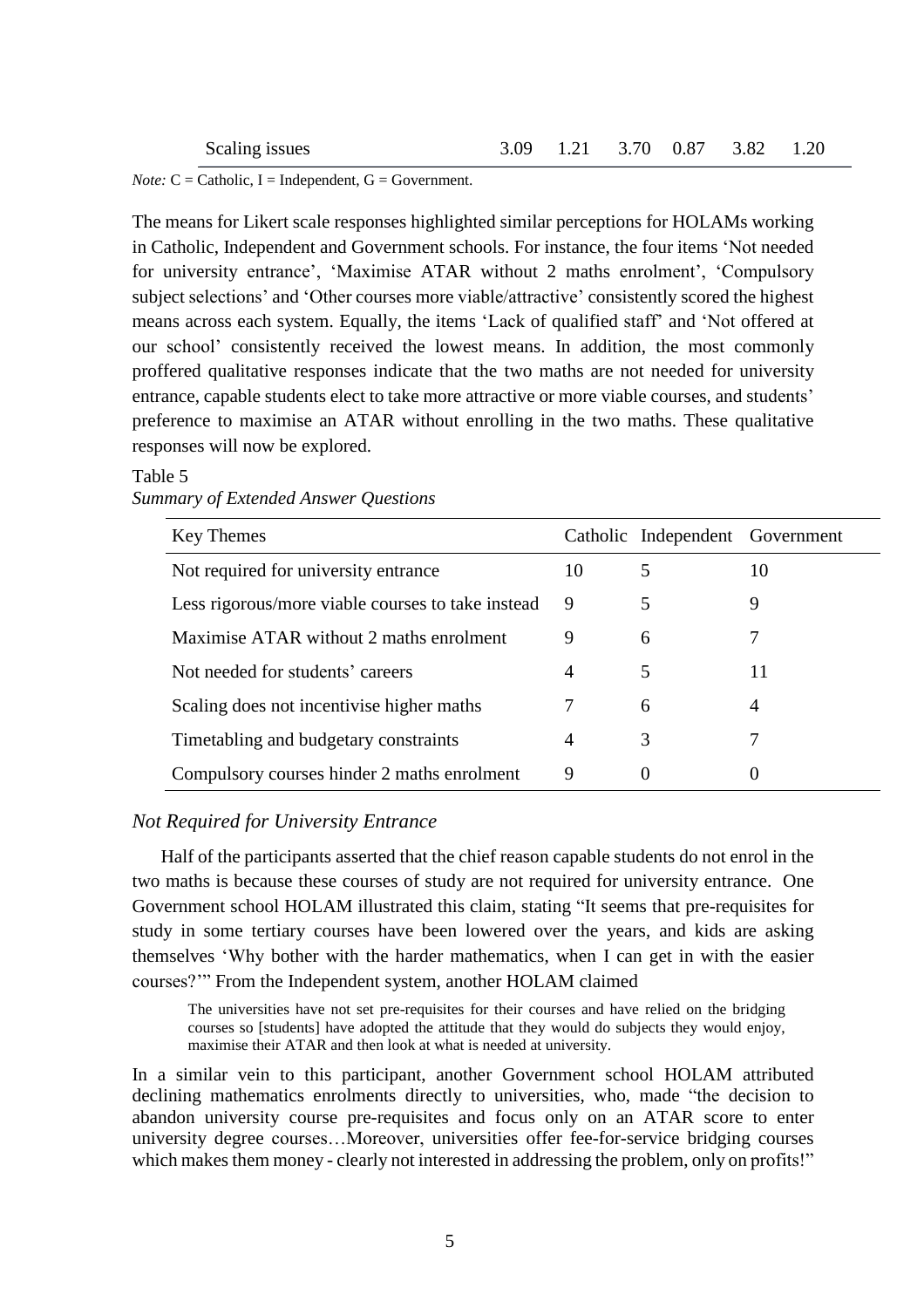One Catholic school HOLAM recalled how his past students had relayed how "they were studying engineering at university and did not [study] Specialist [Mathematics] at school, and struggled in their first year". As a possible solution to the problem of declining enrolments, one HOLAM suggested that universities ensure all degree courses have prescribed school prerequisites (and a letter grade) to enable tertiary entry. This suggestion to reintroduce tertiary course pre-requisites was echoed by a majority of those participants who regarded the withdrawal of pre-requisites as the factor deterring capable students from studying the two maths.

### *Other Courses Less Rigorous or More Viable*

Just under half of the HOLAMs (23 of 50) described how Year 11 and Year 12 students select less academically rigorous courses instead of enrolling in the two maths. Some HOLAMs justified this choice by claiming that students have broad study interests which are demonstrated in their selection of ATAR courses. One Independent school HOLAM asserted students "appear to be more interested in subjects like Languages, Physical Education Studies, and Psychology". Furthermore, this selection appears predominantly to include five ATAR courses in Year 12 and one non-ATAR course. For instance, one Government school HOLAM stated that

Many students prefer to study only 5 ATAR courses in Year 12 and prefer to select a non-ATAR or general course as their sixth course, as a break from rigorous academic study. Leisure-type courses such as Outdoor Education, Art and Physical Education. Studies are selected by students to give some balance to the Maths/Science courses they select.

On the related topic, HOLAMs at Independent and Catholic schools tended to describe how students completed fewer ATAR courses in Year 12 than they did in Year 11. To illustrate, one HOLAM explained at his school:

Students are not required to complete six subjects in Year 12. In 2015 we had 140 students achieve an ATAR, however, fewer than 10 completed 6 subjects. The great majority choose to study 5 subjects, giving them a whole line off which become study periods. Students at our school feel that they would be at a disadvantage if they gave up these study periods to study 6 subjects. Specialist Mathematics doesn't fit into most students' loads if they do 5 subjects. Most years our Specialist numbers drop significantly from Year 11 to 12 as students drop from 6 subjects to 5.

A HOLAM in a Catholic school supported this notion, asserting "At our school prior to this year students study 7 subjects in Year 11 then drop to 6 subjects in Year 12. The subject they may drop off is 3C3D MAS". Speaking specifically about the Specialist Mathematics courses, this HOLAM noted that because they are "so jammed packed with content that students feel they can't get a handle on things before being forced to move on with the next topic". At the same time, other HOLAMs drew attention to the significant commitment required to study the 2 maths. To illustrate, one Government school HOLAM offered that students

know a big commitment of time is required to study 2 mathematics courses and to complete them successfully. The distractions of social media and other commitments in their lives, such as part-time work, sport, music, and a social life mean they simply cannot or are not prepared to commit the outof-school-hours' time necessary to be successful in 2 higher-level mathematics courses.

Similar assertions about students not committing to the two maths were voiced by a majority of HOLAMs across all systems. Other concerns raised included students becoming increasingly worried about not graduating, not achieving their desired ATAR, and not being accepted into the university they want to attend.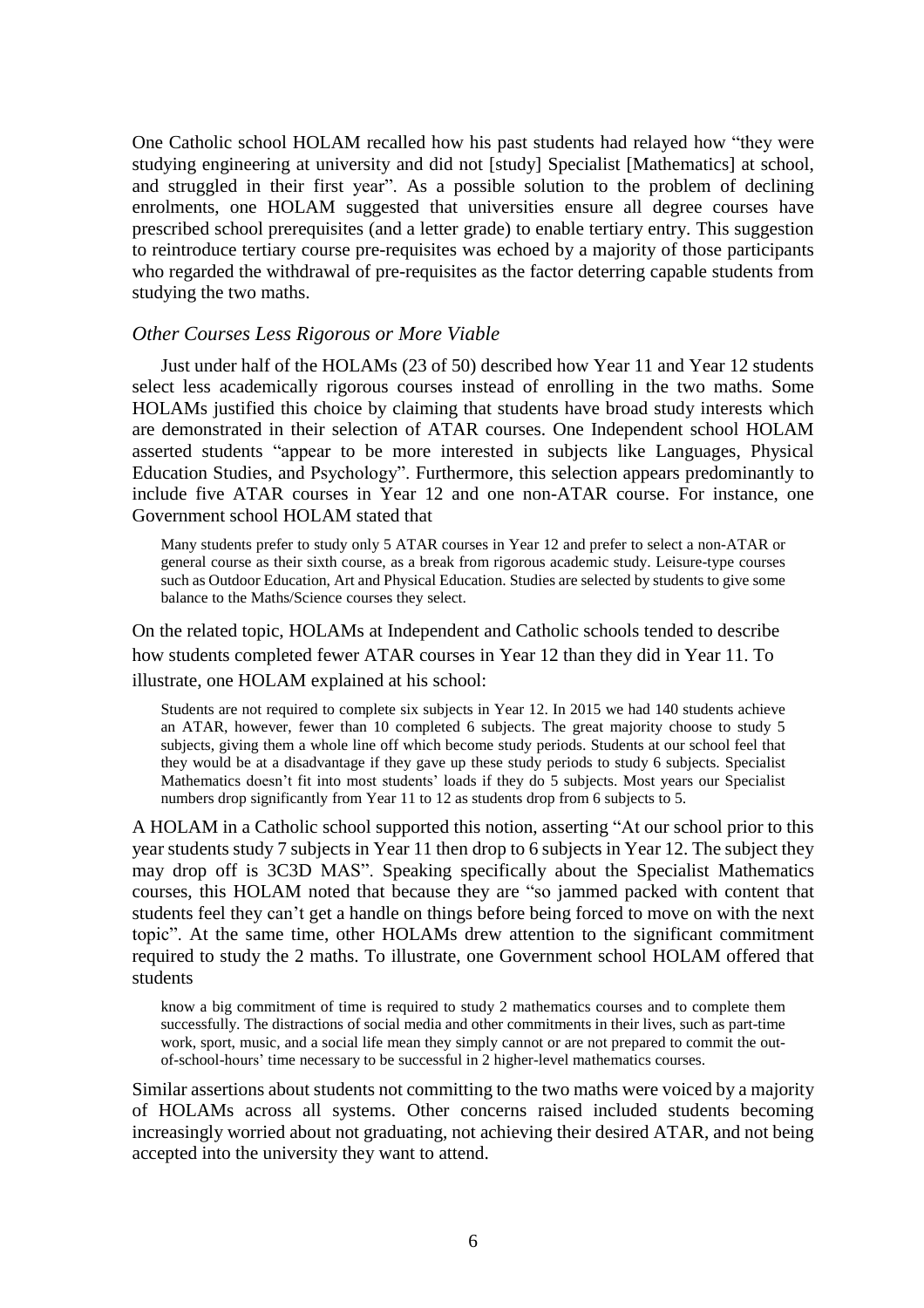### *Maximising ATAR Without Two Mathematics*

Twenty-two HOLAMs agreed that students decide not to enrol in the two maths in order to maximise their ATAR. Overall, capable Year 12 students elect to study only one mathematics course (e.g. 3C3D MAT) or an easier course to achieve a better ATAR for less effort. From the Catholic system, one HOLAMs offered her opinion: "I think today's students focus very much on achieving the numerical ATAR score rather the benefit from studying mathematics at school". Another HOLAM (Catholic system) drew attention to the decision-making process students encounter when choosing ATAR courses:

The perception here is the workload required for a mark comparable to other 'less rigorous' subjects is significantly more in MAS. The students making these choices are highly intelligent students for whom maximising their ATAR while addressing any prerequisites is their prime concern. They are very adept at 'playing the system' to appease their preferred outcomes.

A third HOLAM (Catholic system) offered insight into the behaviours of female and males students *vis-a-vis* higher level mathematics. This person commented:

Many girls do not select maths at the higher level even though they are well capable as either they do not see it as a requirement for their desired pathway or more the case seems to be that they may not do exceptionally well (e.g. above 80%) so think that they cannot succeed (a mindset that needs to change given many boys who struggle with double maths still attempt it. In my time I have not had girls fail double maths but many boys have!).

Of the 22 HOLAMs who asserted that students wished to maximise their ATARs without studying the two maths, 17 HOLAMs expressed concern that enrolling in Specialist Mathematics was not incentivised by the scaling process (see Table 5). The unanimous recommendation was for the scaling process to adequately reward students who enrolled in harder subjects, particularly Specialist Mathematics. For example, an Independent school HOLAM conjectured:

If selecting between a Language and Specialist, the students will study the language because of the bonus marks offered. Students will drop Mathematics Specialist in Year 12 after having studied it in Year 11, because they believe it will be too much work and they don't need it as a pre-requisite and/or they will drop it to pick up extra study periods during school time.

If studying Specialist Mathematics translated into a tangible benefit for students, many HOLAMs indicated that this incentive would result in greater student numbers enrolling in the two Maths. However, without an incentive the general view isthat enrolmentsinto higher level mathematics will remain constant or continue to decrease.

### Conclusion

This research investigated the perceptions of HOLAMs in Western Australian secondary schools regarding declining student enrolments in higher-level mathematics courses. Participant responses indicated that while the number of Western Australian secondary students enrolling in the two maths has either decreased or remained constant, there are several reasons to account for the low enrolment in these courses. According to a significant number of HOLAMs in Catholic, Independent and Government schools, the chief reasons comprise: higher level mathematics courses are not required for university entrance, students enrol in more viable and less rigorous courses, and the ATAR can be maximised without